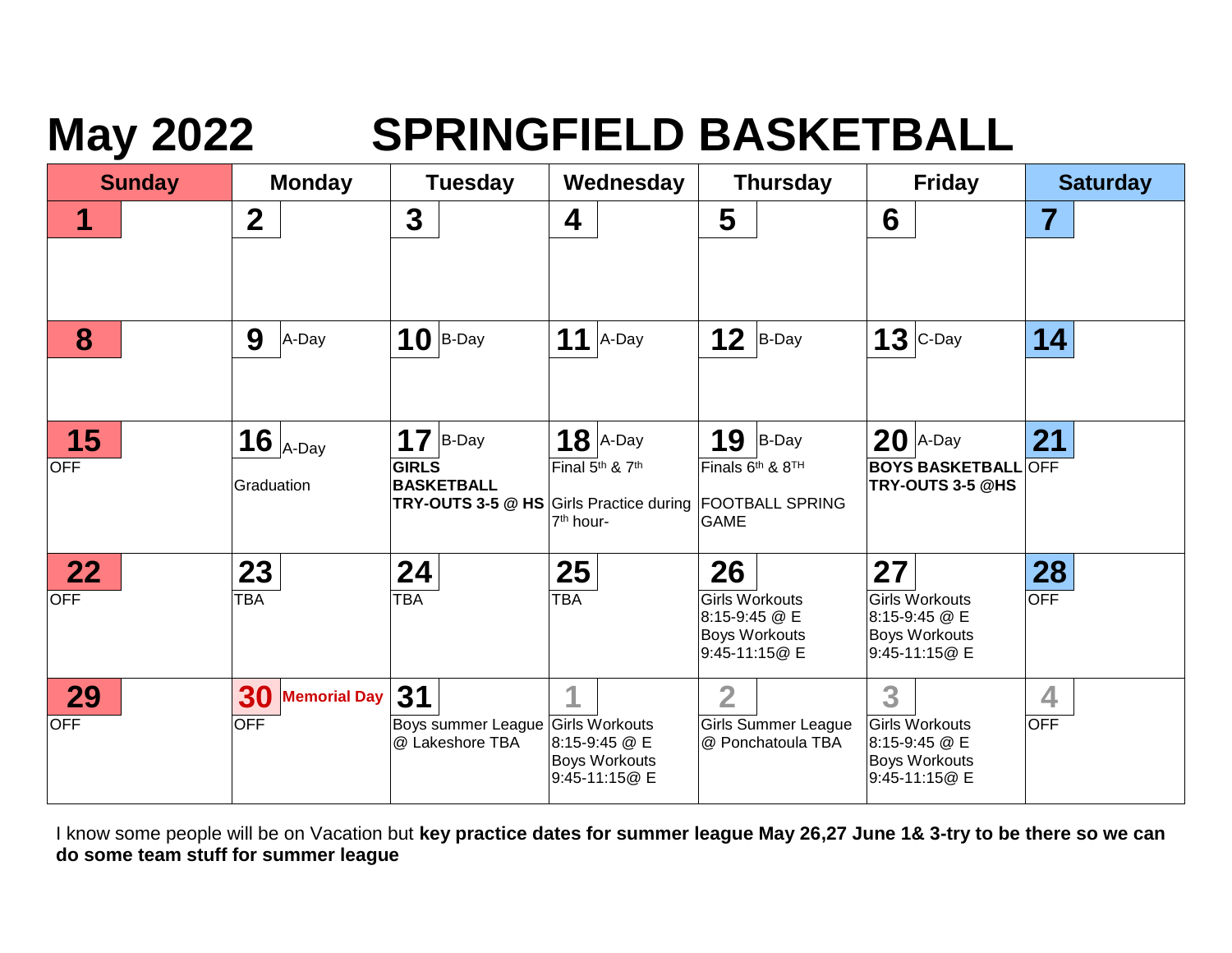## **June 2022 SPRINGFIELD BASKETBALL**

| <b>Sunday</b>                 | <b>Monday</b>                                                                         | <b>Tuesday</b>                                                                                                                 | Wednesday                                                                                                               | <b>Thursday</b>                                                             | <b>Friday</b>                                                                     | <b>Saturday</b>              |
|-------------------------------|---------------------------------------------------------------------------------------|--------------------------------------------------------------------------------------------------------------------------------|-------------------------------------------------------------------------------------------------------------------------|-----------------------------------------------------------------------------|-----------------------------------------------------------------------------------|------------------------------|
| 29<br><b>OFF</b>              | 30<br><b>Girls Workouts</b><br>8:15-9:45 @ E<br><b>Boys Workouts</b><br>9:45-11:15@ E | 31<br>Boys summer League<br>@ Lakeshore 2-games<br><b>TBA</b>                                                                  | School Physicals<br>4<br>@ SHS 1-3pm<br><b>Girls Workouts</b><br>8:15-9:45 @ E<br><b>Boys Workouts</b><br>9:45-11:15@ E | $\boldsymbol{2}$<br>Girls Summer League Girls Workouts<br>@ Ponchatoula TBA | $\overline{\mathbf{3}}$<br>8:15-9:45 @ E<br><b>Boys Workouts</b><br>9:45-11:15@ E | 4<br><b>OFF</b>              |
| $5\overline{)}$<br><b>OFF</b> | 6<br><b>Girls Workouts</b><br>8:15-9:45 @ E<br><b>Boys Workouts</b><br>9:45-11:15@ E  | $\overline{\mathbf{7}}$<br>Boys summer League<br>@ Lakeshore 2-games<br><b>TBA</b><br>Girls Summer League<br>@ Ponchatoula TBA | 8<br><b>Girls Workouts</b><br>8:15-9:45 @ E<br><b>Boys Workouts</b><br>9:45-11:15@ E                                    | 9<br>Girls Summer League Girls Workouts<br>@ Ponchatoula TBA                | 10<br>8:15-9:45 @ E<br><b>Boys Workouts</b><br>9:45-11:15@ E                      | 11<br><b>OFF</b>             |
| 12<br><b>OFF</b>              | 13<br><b>Girls Workouts</b><br>8:15-9:45 @ E<br><b>Boys Workouts</b><br>9:45-11:15@ E | 14<br>Boys summer League<br>@ Lakeshore 2-games<br><b>TBA</b><br><b>Girls Summer League</b><br>@ Ponchatoula TBA               | 15<br><b>Girls Workouts</b><br>8:15-9:45 @ E<br><b>Boys Workouts</b><br>9:45-11:15@ E                                   | 16<br>Girls Summer League Girls Workouts<br>@ Ponchatoula TBA               | 17<br>8:15-9:45 @ E<br><b>Boys Workouts</b><br>9:45-11:15@ E                      | 18<br><b>OFF</b>             |
| 19<br><b>OFF</b>              | 20<br>8:15-9 drills<br>9-10:20 - Class \$<br>speed agilities<br>10:20-11:15 drills    | 21<br>Boys summer League<br>@ Lakeshore 2-games<br><b>TBA</b><br><b>Girls Summer League</b><br>@ Ponchatoula TBA               | 22<br>8:15-9 drills<br>9-10:20 - Class \$<br>speed agilities<br>10:20-11:15 drills                                      | 23<br>Girls Summer League GIRLS TEAM CAMP<br>@ Ponchatoula TBA              | 24<br>@ SLU TBA<br>9-10:20 - Class \$<br>speed agilities                          | 25<br><b>OFF</b>             |
| 26<br><b>OFF</b>              | 27<br>8:15-9 drills<br>9-10:20 - Class \$<br>speed agilities<br>10:20-11:15 drills    | 28<br>Boys summer League<br>@ Lakeshore 2-games<br><b>TBA</b><br>Girls Summer League<br>@ Ponchatoula TBA                      | 29<br>8:15-9 drills<br>9-10:20 - Class \$<br>speed agilities<br>10:20-11:15 drills                                      | 30<br>Girls Summer League 8:15-9 drills<br>@ Ponchatoula TBA                | 9-10:20 - Class \$<br>speed agilities<br>10:20-11:15 drills                       | $\overline{2}$<br><b>OFF</b> |

 **\*YOU NEED TO GO TO FREE PHSICALS JUNE 1 -1-3pm @ Springfield!!**